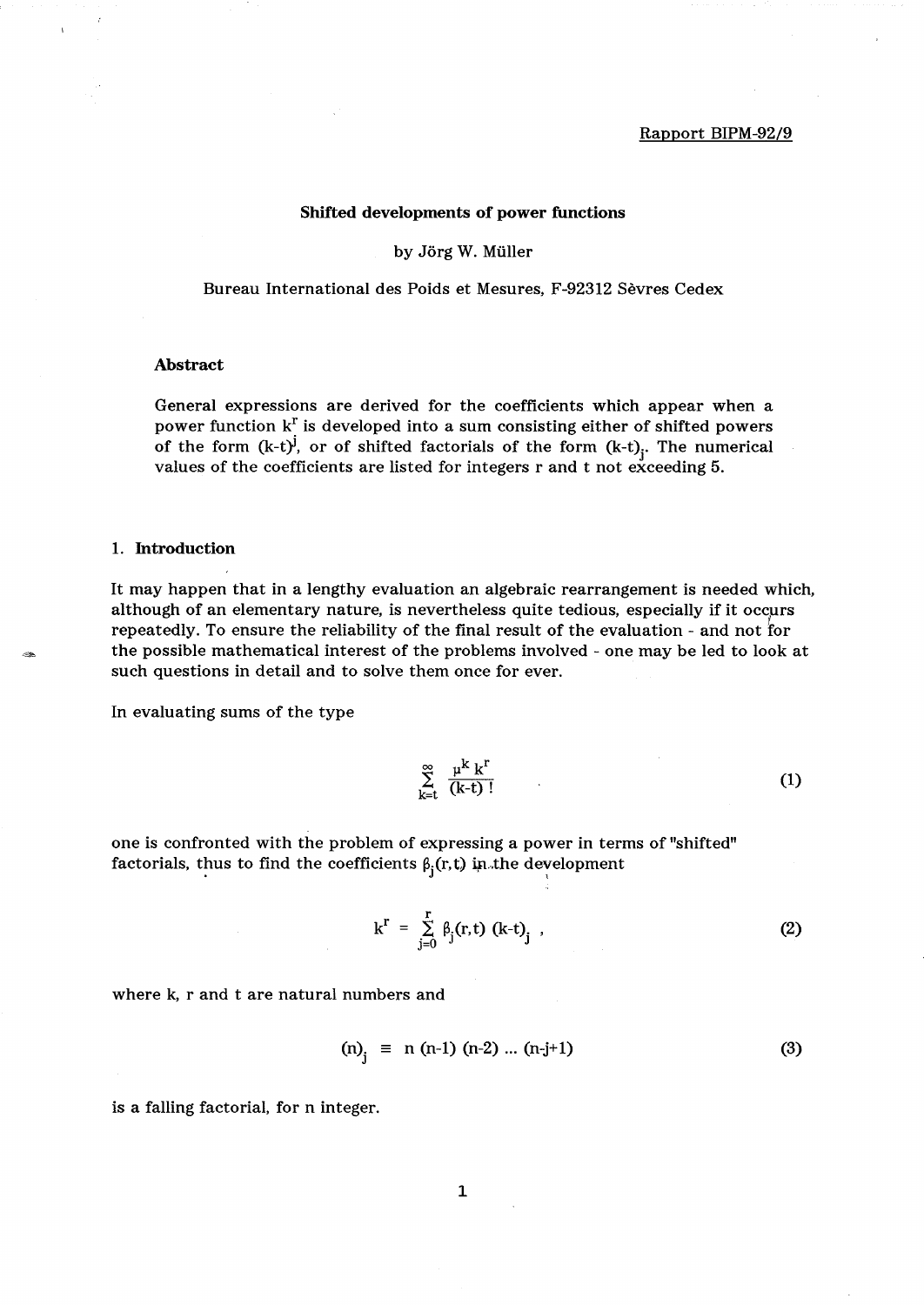A knowledge of 
$$
\beta_j(r,t)
$$
 would greatly simplify the evaluation of (1) which then becomes  
\n
$$
\sum_{k=1}^{\infty} \frac{\mu^k}{(k-t)!} \sum_{j=0}^r \beta_j(r,t) (k-t)_j = \mu^t \sum_{k=0}^{\infty} \mu^k \sum_{j=0}^r \beta_j(r,t) \frac{(k)_j}{k!}
$$
\n
$$
= \mu^t \sum_{k=0}^r \mu^k \sum_{j=0}^r \beta_j(r,t) \frac{1}{(k-j)!} = \mu^t \sum_{j=0}^r \beta_j(r,t) \mu^j \sum_{k=0}^{\infty} \frac{\mu^k}{k!}
$$
\n
$$
= e^{\mu} \sum_{j=0}^r \beta_j(r,t) \mu^{t+j} .
$$
\n(4)

The decomposition (2) may be compared with a similar problem. Replacement of the factorial by a power (both of order j) yields

$$
k^{r} = \sum_{j=0}^{r} \alpha_{j}(r, t) (k-t)^{j} . \qquad (5)
$$

Ĭ

When there is no danger of ambiguity, the arguments may be dropped; so in what follows we simply write  $\alpha_i$  and  $\beta_i$ .

The special case with no shift is worth considering. This is trivial for (5), where obviously

$$
\alpha_j(r,0) = \delta_{0,r-j} \qquad \text{for } t = 0 \tag{6}
$$

For the development of (2) into factorials, the answer is also well known, with

$$
\beta_j(r,0) = S(r,j) \qquad \text{for } t = 0 \tag{7}
$$

where S(r,j) is a Stirling number of the second-kind  $[1]$ ; with S(r,0) =  $\delta_{r,0}$ . For an  $\beta_j(r,0) = S(r,j)$ , for  $t = 0$ ,<br>where  $S(r,j)$  is a Stirling number of the second-kind  $[1]$ , with<br>extended table see [2].

This does not, however, solve (2) or (5) for the general case where  $t > 0$ . The aim of this report is therefore to arrive at general expressions for  $\alpha_j(r, t)$  and for  $\beta_j(r, t)$ .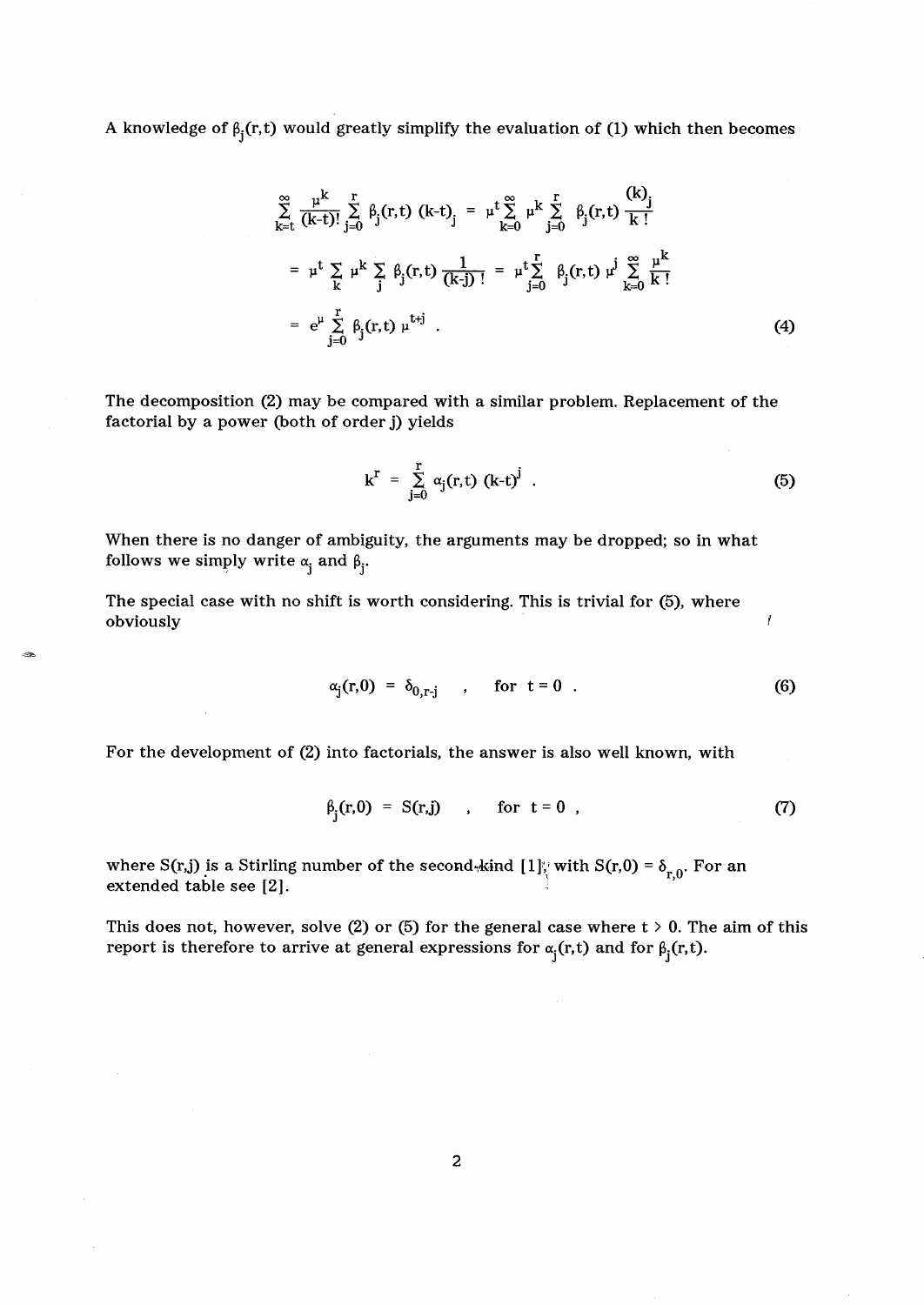# 2. Shifted powers

Since (5) is easier to treat than (2), we begin with this decomposition. By applying a binomial expansion, (5) can be written as

$$
k^{r} = \sum_{j=0}^{r} \alpha_{j}(r, t) \sum_{i=0}^{j} {i \choose i} k^{i} (-t)^{j-i}
$$
 (8)

In order to obtain the coefficients  $\alpha_j(r, t)$ , we now assemble all the terms which belong to a given power  $k^i$ .

For  $i = r$ , and thus  $j = r$ , we readily find from (8) that

$$
k^r = \alpha_r(r,t) \quad (\mathbf{r}) \quad k^r \quad (-t) \quad 0
$$

hence

$$
\alpha_{r}(r,t) = 1 \tag{9}
$$

ý

as expected.

For  $i \le r$ , and hence  $j \ge i$ , we obtain from (8) the condition

$$
\sum_{j=i}^{r} \alpha_j \sum_{i=0}^{j} \dot{\beta}_j k^{i} (-t)^{j-i} = 0 .
$$
 (10)

By putting  $i = r-f$ , with  $0 \le f \le r$ , this leads to

$$
\sum_{j=r-f}^{r} \alpha_j \quad \left(\begin{array}{c} j \\ r-f \end{array}\right) (-t)^{j-r+f} = 0 ,
$$

地理外

since  $k^{r-f} = 0$ ,

and we can write likewise

$$
\alpha_{r-f} = -\sum_{j=r-f+1}^{r} \alpha_j \, \left( \, \begin{array}{c} j \\ r-f \end{array} \right) \, (-t)^{j-r+f} = -\sum_{j=1}^{f} \alpha_{r-f+j} \left( \begin{array}{c} r-f+j \\ j \end{array} \right) \, (-t)^j \quad . \tag{11}
$$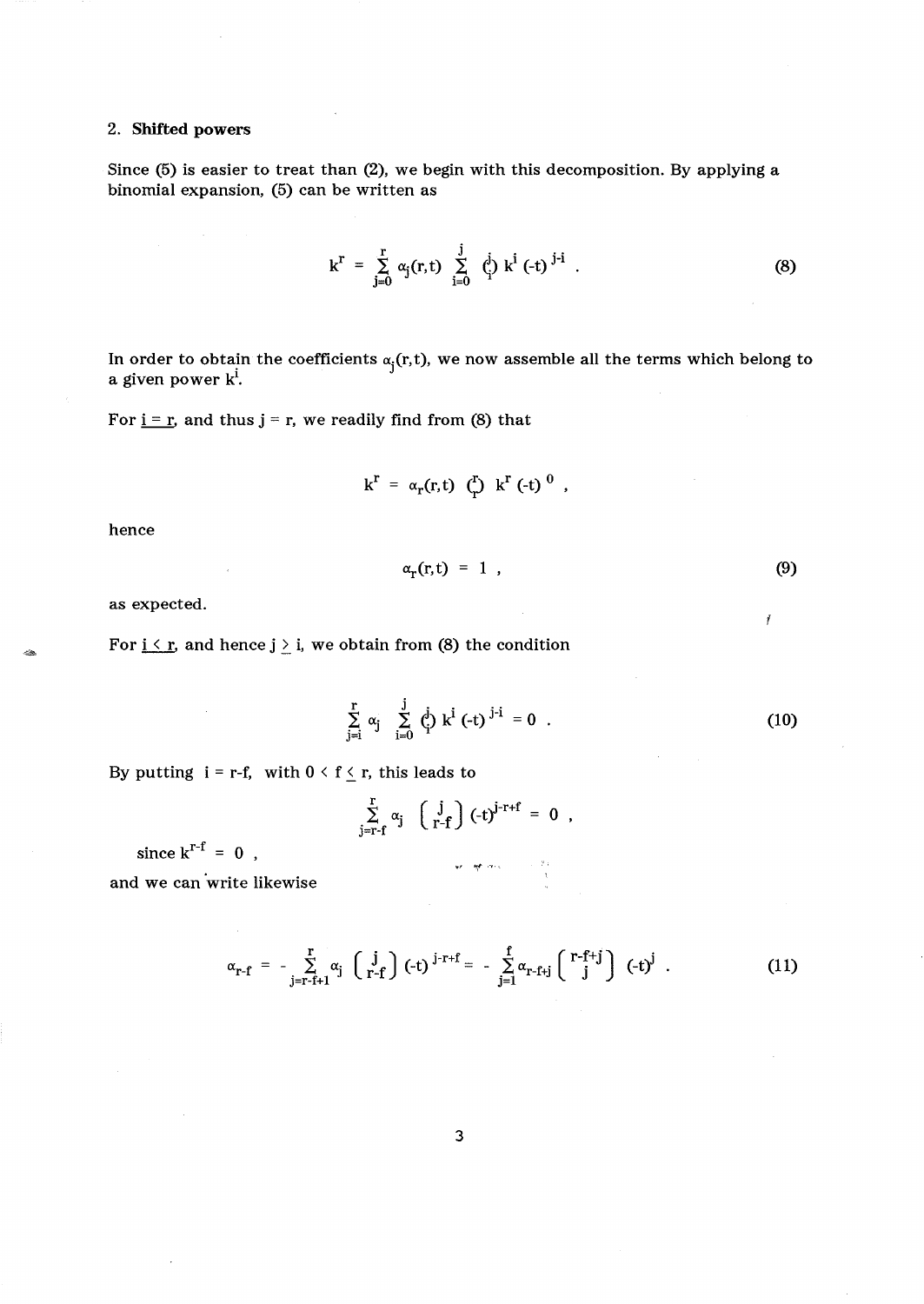In the hope of finding a simpler form for (11) we insert for f some of its lowest possible values. This leads successively to the following expressions:

- for f = 1: 
$$
\alpha_{r-1} = -\alpha_r \binom{r}{1} (-t)^1 = rt
$$
,  
\n- for f = 2:  $\alpha_{r-2} = -[\alpha_{r-1} \binom{r-1}{1} (-t) + \alpha_r \binom{r}{2} t^2] = \frac{r(r-1)}{2} t^2 (2-1) = \binom{r}{2} t^2$ ,  
\n- for f = 3:  $\alpha_{r-3} = \alpha_{r-2} \binom{r-2}{1} t - \alpha_{r-1} \binom{r-1}{2} t^2 + \alpha_r \binom{r}{3} t^3 = \binom{r}{3} t^3$ ,

$$
\text{ - for } \underline{f} = 4; \ \alpha_{r-4} = \alpha_{r-3} \left( \begin{array}{c} r-3 \\ 1 \end{array} \right) t - \alpha_{r-2} \left( \begin{array}{c} r-2 \\ 2 \end{array} \right) t^2 + \alpha_{r-1} \left( \begin{array}{c} r-1 \\ 3 \end{array} \right) t^3 - \alpha_r \, \zeta_1^r t^4 = \zeta_1^r t^4 \ , \qquad \qquad \gamma = \zeta_1^r t^4 + \zeta_2^r t^4 + \zeta_3^r t^3 + \zeta_4^r t^2 + \zeta_5^r t^3 + \zeta_6^r t^4 + \zeta_7^r t^2 + \zeta_7^r t^3 + \zeta_8^r t^2 + \zeta_9^r t^3 + \zeta_9^r t^4 + \zeta_9^r t^3 + \zeta_9^r t^4 + \zeta_9^r t^3 + \zeta_9^r t^2 + \zeta_9^r t^3 + \zeta_9^r t^4 + \zeta_9^r t^3 + \zeta_9^r t^4 + \zeta_9^r t^3 + \zeta_9^r t^2 + \zeta_9^r t^3 + \zeta_9^r t^4 + \zeta_9^r t^3 + \zeta_9^r t^4 + \zeta_9^r t^3 + \zeta_9^r t^4 + \zeta_9^r t^3 + \zeta_9^r t^2 + \zeta_9^r t^3 + \zeta_9^r t^2 + \zeta_9^r t^3 + \zeta_9^r t^2 + \zeta_9^r t^3 + \zeta_9^r t^3 + \zeta_9^r t^2 + \zeta_9^r t^3 + \zeta_9^r t^2 + \zeta_9^r t^3 + \zeta_9^r t^2 + \zeta_9^r t^2 + \zeta_9^r t^3 + \zeta_9^r t^2 + \zeta_9^r t^3 + \zeta_9^r t^3 + \zeta_9^r t^2 + \zeta_9^r t^3 + \zeta_9^r t^2 + \zeta_9^r t^3 + \zeta_9^r t^3 + \zeta_9^r t^3 + \zeta_9^r t^3 + \zeta_9^r t^3 + \zeta_9^r t^2 + \z
$$

 $\bar{\gamma}$ 

etc.

 $\mathcal{L}$ 

 $\bar{\gamma}$ 

 $\ddot{\phantom{a}}$ 

-

This leads to the supposition that the general result is

$$
\alpha_{r-f}(r,t) = {t \choose r} t^f, \text{ for } f = 0, 1, 2, ..., r .
$$
 (12)

 $\hat{\varphi}$  .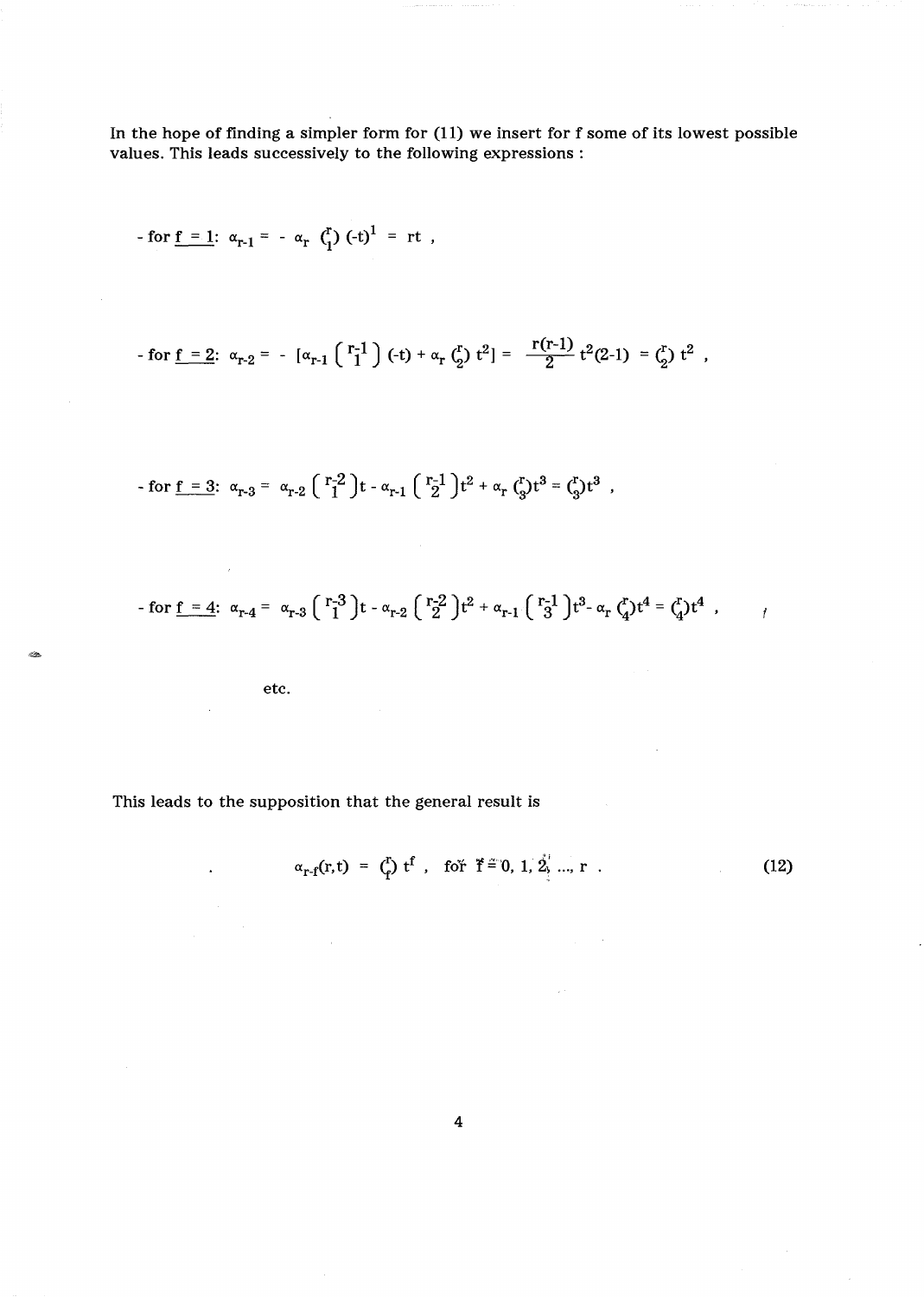In order to prove this, we substitute (12) in (10). If the assumption is correct, we should obtain an identity; otherwise not. This leads to

$$
\sum_{j=i}^{r} \binom{r}{r-j} t^{r-j} \dot{q}^{j} \left(-t\right)^{j-i} = (-1)^{i} t^{r-i} \sum_{j=i}^{r} (-1)^{j} \dot{q}^{r} \dot{q}^{j} \dot{q}^{j} = 0 \quad . \tag{13}
$$

In the inexhaustible collection of surprising formulae in Riordan's book [3], one can find, among the "inverse relations",

$$
\delta_{n,k} = \sum_{j=k}^{n} (-1)^{j+k} \, \zeta_j^n \, \zeta_k^j \quad . \tag{14a}
$$

For  $n > k$  this gives

$$
\sum_{j=k}^{n} (-1)^{j} \binom{n}{j} \binom{j}{k} = 0 \quad , \tag{14b}
$$

which is the identity looked for. Thereby (13) is confirmed and, in consequence, the general relation (12) is recognized as valid.

#### 3. Shifted factorials

We now return to the original problem which is given by (2). Since the decomposition of  $k<sup>r</sup>$  into shifted powers is now known to be

$$
k^{r} = \sum_{j=0}^{r} \binom{r}{j} t^{r-j} (k-t)^{j} , \qquad (15)
$$

a link with the form given in (2) will be established if we can express  $(k-t)^j$  in terms of  $(k-t)$ <sup>2</sup> This is simple since we already know that

wing and the 19

$$
k^{r} = \sum_{j=0}^{r} S(r,j) (k)_{j} , \qquad (16a)
$$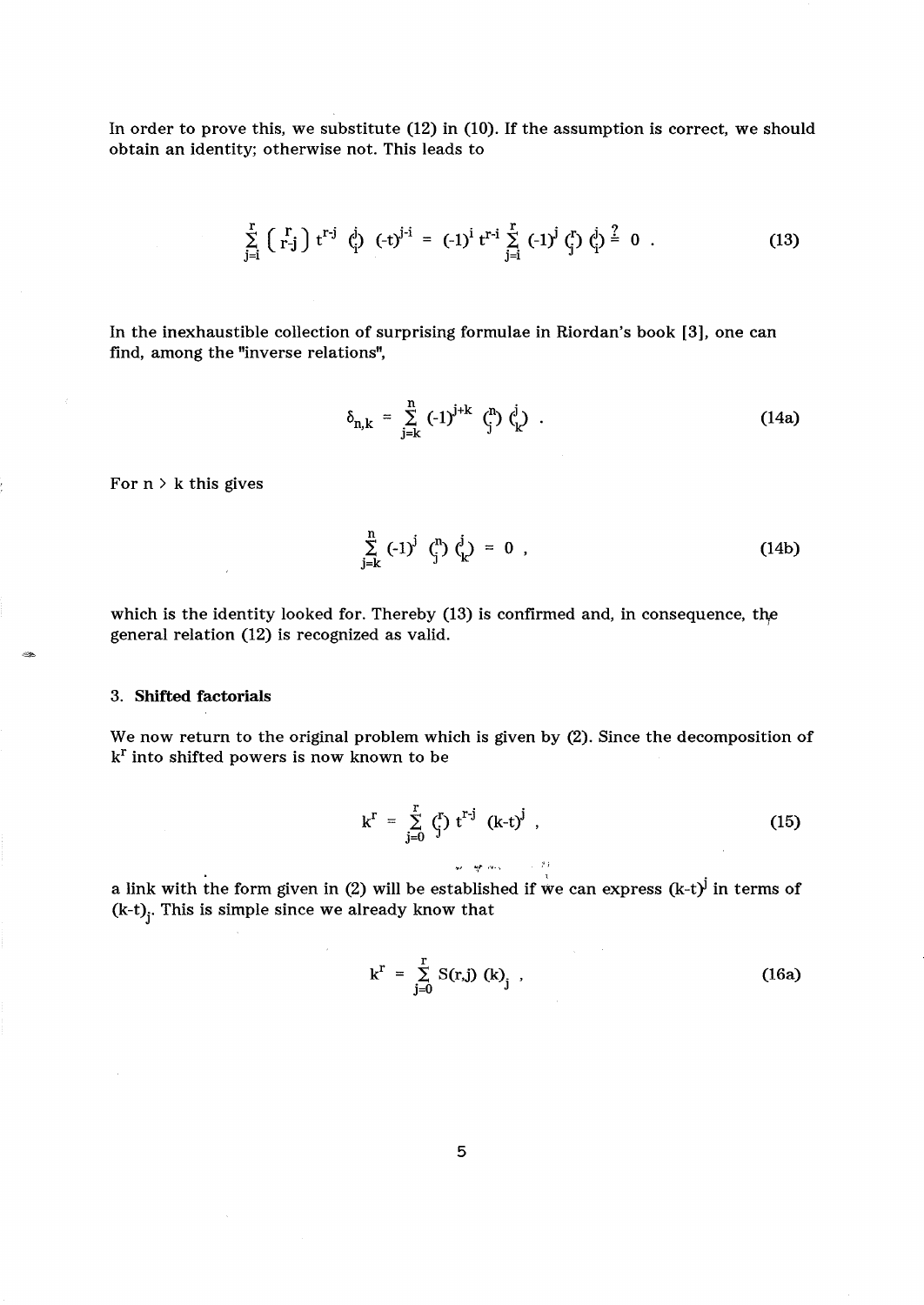hence also

$$
(k-t)^{r} = \sum_{j=0}^{r} S(r,j) (k-t)_{j} .
$$
 (16b)

Therefore

$$
k^{r} = \sum_{j=0}^{r} \beta_{j} (k-t)_{j} = \sum_{j=0}^{r} {r \choose j} t^{r-j} \sum_{i=0}^{j} S(j,i) (k-t)_{i}.
$$
 (17)

For any given value of  $i\leq r$  we have

$$
\sum_{j=i}^{r} \beta_j (k-t)_j = \sum_{j=i}^{r} \zeta_j^r t^{r-j} \sum_{i=0}^{j} S(j,i) (k-t)_i
$$

or, with  $\mathrm{i}$  = r-f ,

ولأثان

$$
\sum_{j=r-f}^{r} \beta_j (k-t)_j = \sum_{j=r-f}^{r} {r \choose j} t^{r-j} S(j,r-f) (k-t)_{r-f}.
$$

This leads to the general formula

 $\Delta \phi$ 

$$
\beta_{r-f} (r,t) = \sum_{j=r-f}^{r} {r \choose j} t^{r-j} S(j,r-f) .
$$
 (18)

Ĭ

If the coefficients  $\alpha_j(r, t)$  are known, the new coefficients  $\beta_j(r, t)$ , as a result of (12), can be obtained numerically by forming the sum

$$
\beta_{r-f}(r,t) = \sum_{j=r-f}^{r} \alpha_j(r,t) S(j,r-f) . \qquad (19)
$$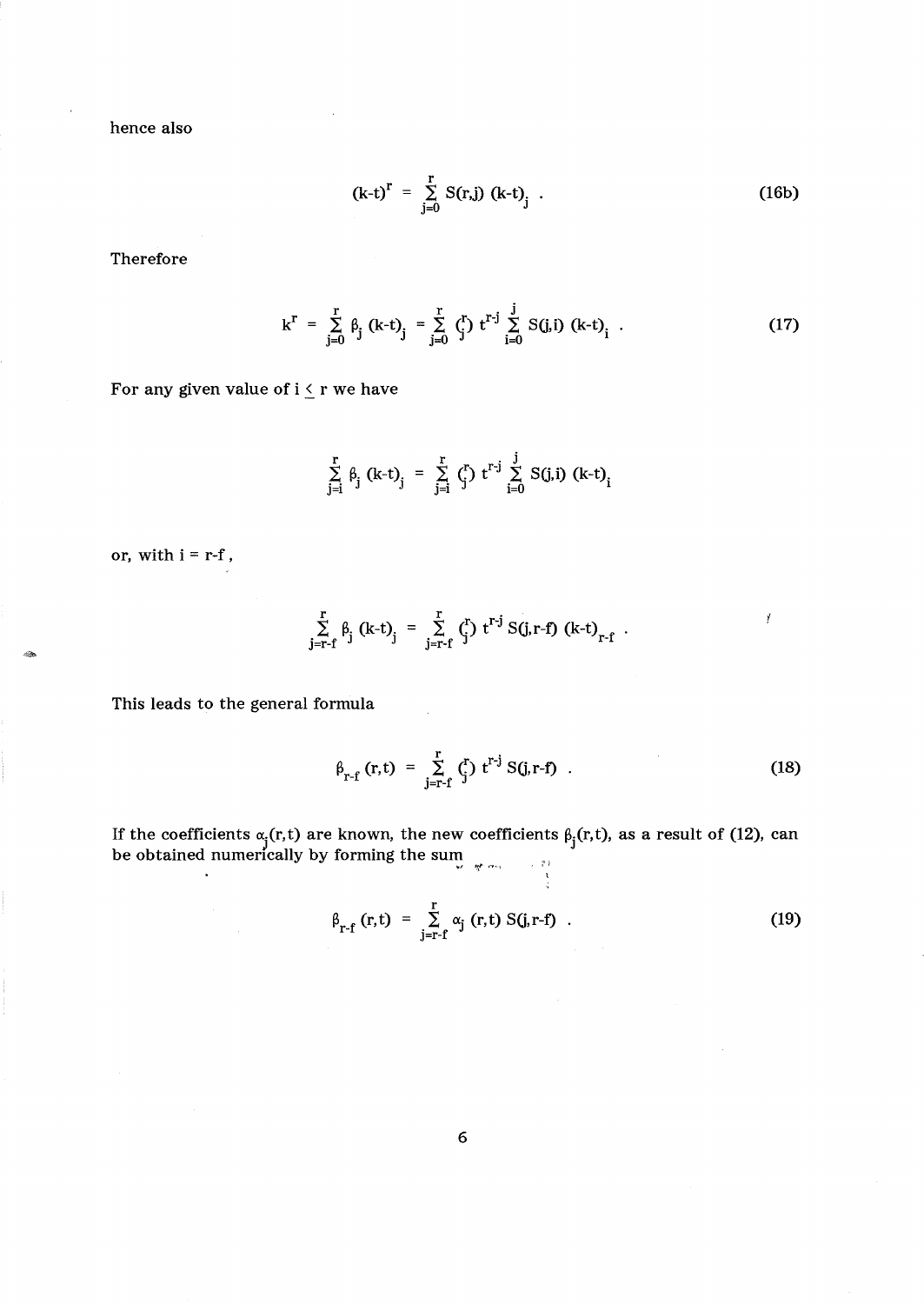For the lowest values of f this leads to the following explicit expressions

etc.

- for f = 0: 
$$
\beta_r
$$
 =  $\alpha_r S(r,r)$   
\n- for f = 1:  $\beta_{r-1}$  =  $\alpha_{r-1} S(r-1,r-1) + \alpha_r S(r,r-1)$ ,  
\n- for f = 2:  $\beta_{r-2}$  =  $\alpha_{r-2} S(r-2,r-2) + \alpha_{r-1} S(r-1,r-2) + \alpha_r S(r,r-2)$ ,  
\n- for f = 3:  $\beta_{r-3}$  =  $\alpha_{r-3} S(r-3,r-3) + \alpha_{r-2} S(r-2,r-3) + \alpha_{r-1} S(r-1,r-3) + \alpha_r S(r,r-3)$ , (20)

While (19) is no doubt the simplest general form, its use requires knowledge of the Stirling numbers. The explicit expressions given above suggest that the numbers needed, which are of the form  $S(n, n-f)$ , with  $f = 0, 1, 2, ...$ , could be written in another form. This is indeed the case as they can be replaced by sums over binomial coefficients. According to [4] the relations are  $\overline{I}$ 

--

$$
S(n,n) = 1,
$$
  
\n
$$
S(n,n-1) = {n \choose 2},
$$
  
\n
$$
S(n,n-2) = 3{n \choose 4} + {n \choose 3},
$$
  
\n
$$
S(n,n-3) = 15{n \choose 6} + 10{n \choose 5} + {n \choose 4},
$$
  
\n
$$
S(n,n-4) = 105{n \choose 8} + 105{n \choose 7} + 25{n \choose 6} + 1{n \choose 5},
$$
  
\n
$$
S(n,n-5) = 945{n \choose 10} + 1260{n \choose 9} + 490{n \choose 8} + 56{n \choose 7} + {n \choose 6},
$$
  
\netc. (21)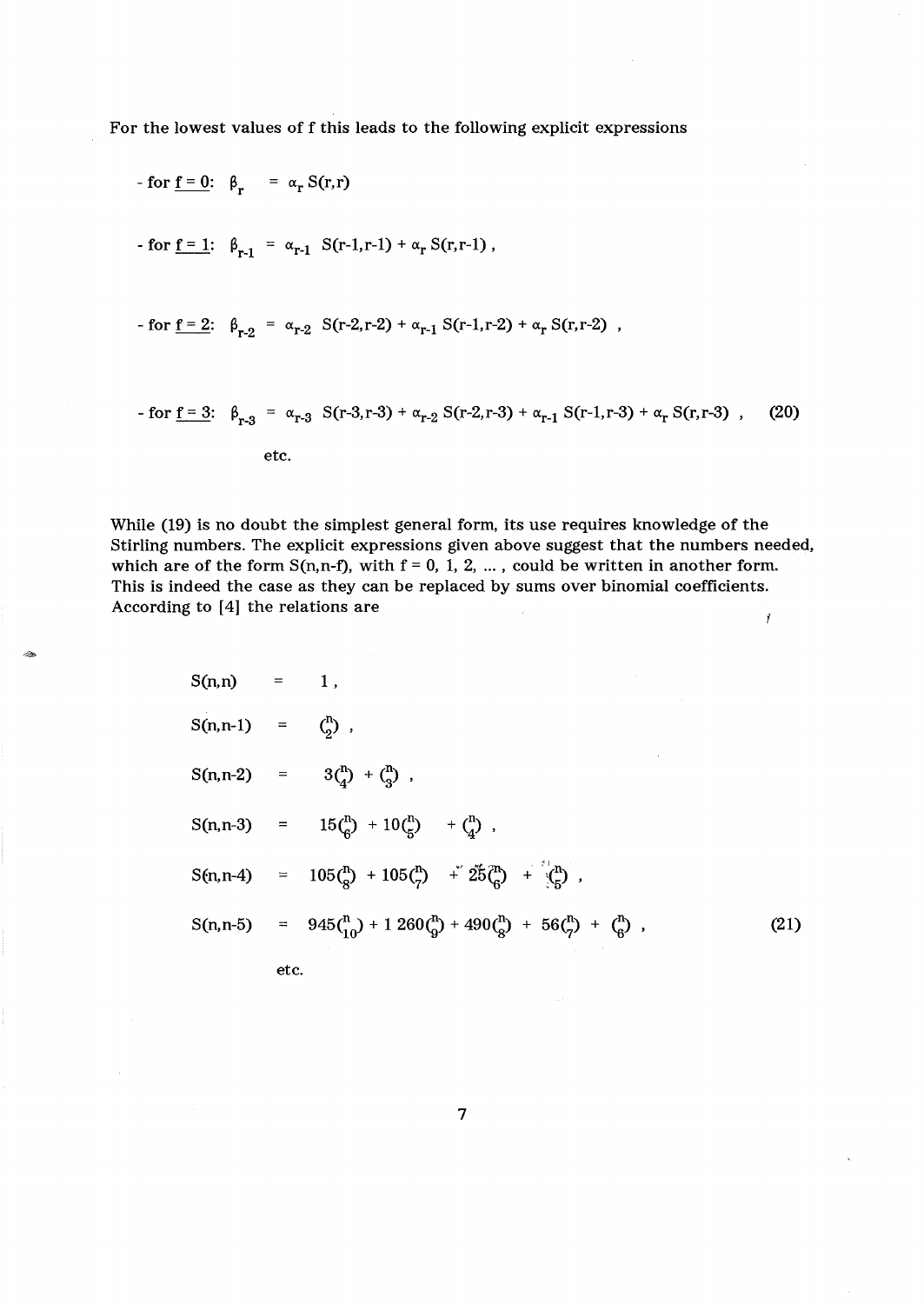By substituting (12) and (21) into (19) we arrive, after some rearrangement, at the expressions

$$
\beta_{r} = 1 ,
$$
\n
$$
\beta_{r-1} = \binom{r}{2} + rt ,
$$
\n
$$
\beta_{r-2} = \frac{1}{4} \binom{r}{3} \left[ 3r - 5 + 12t \right] + \binom{r}{2} t^2 ,
$$
\n
$$
\beta_{r-3} = \frac{1}{2} \binom{r}{4} \left[ r^2 - 5r + 6 + (6r - 16)t + 12t^2 \right] + \binom{r}{3} t^3 ,
$$
\n
$$
\beta_{r-4} = \frac{1}{48} \binom{r}{5} \left\{ 15r^3 - 150r^2 + 485r - 502 + 120 \left[ \binom{r^2 - 7r + 12}{r} + (3r - 11)t^2 + 4t^3 \right] \right\} + \binom{r}{4} t^4 ,
$$
\n(22)

\netc.

As the expressions listed in (21) rapidly become quite complicated, only the first two or three are of practical use; the formulae (18) or (19) are easier to apply.

ľ

### 4. A **numerical example**

There are at least three ways to determine the necessary coefficients  $\alpha_j$  and/or  $\beta_j$ . The first is a direct, successive evaluation for a given application with specific values of r and t. This implies in most cases rather long and quite uninteresting calculations, as is evident from the numerical example given below.

Use of the formulae (12) and (18) allows us to do this with less effort. It is still simpler, however, just to look up the relevant coefficients in a table, and this is why all the coefficients  $\alpha_i$  and  $\beta_i$  have been assembled in tabular form for values r and t up to 5.

To show how tedious the direct evaluation is, we consider the simple case with  $r = 3$ and  $t = 2$ : we want to determine the coefficients  $\beta_i$  which appear in the decomposition

$$
k^3 = \beta_3(k-2)_3 + \beta_2(k-2)_2 + \beta_1(k-2)_1 + \beta_0(k-2)_0.
$$

Since  $(k-2)_3 = (k-2) (k-3) (k-4) = k^3 - 9k^2 + 26k - 24$ , we obtain, as expected,  $\beta_3 = 1$ .

From (k-2)<sub>2</sub> = (k-2) (k-3) = k<sup>2</sup> - 5k + 6, and by assembling the terms proportional to k<sup>2</sup>, we have

$$
-9k^2 + \beta_2 k^2 = 0
$$
, thus  $\beta_2 = 9$ .

Likewise, we find for the terms with k

$$
26k - 9 \times 5k + \beta_1 k = 0, \text{ hence } \beta_1 = 19.
$$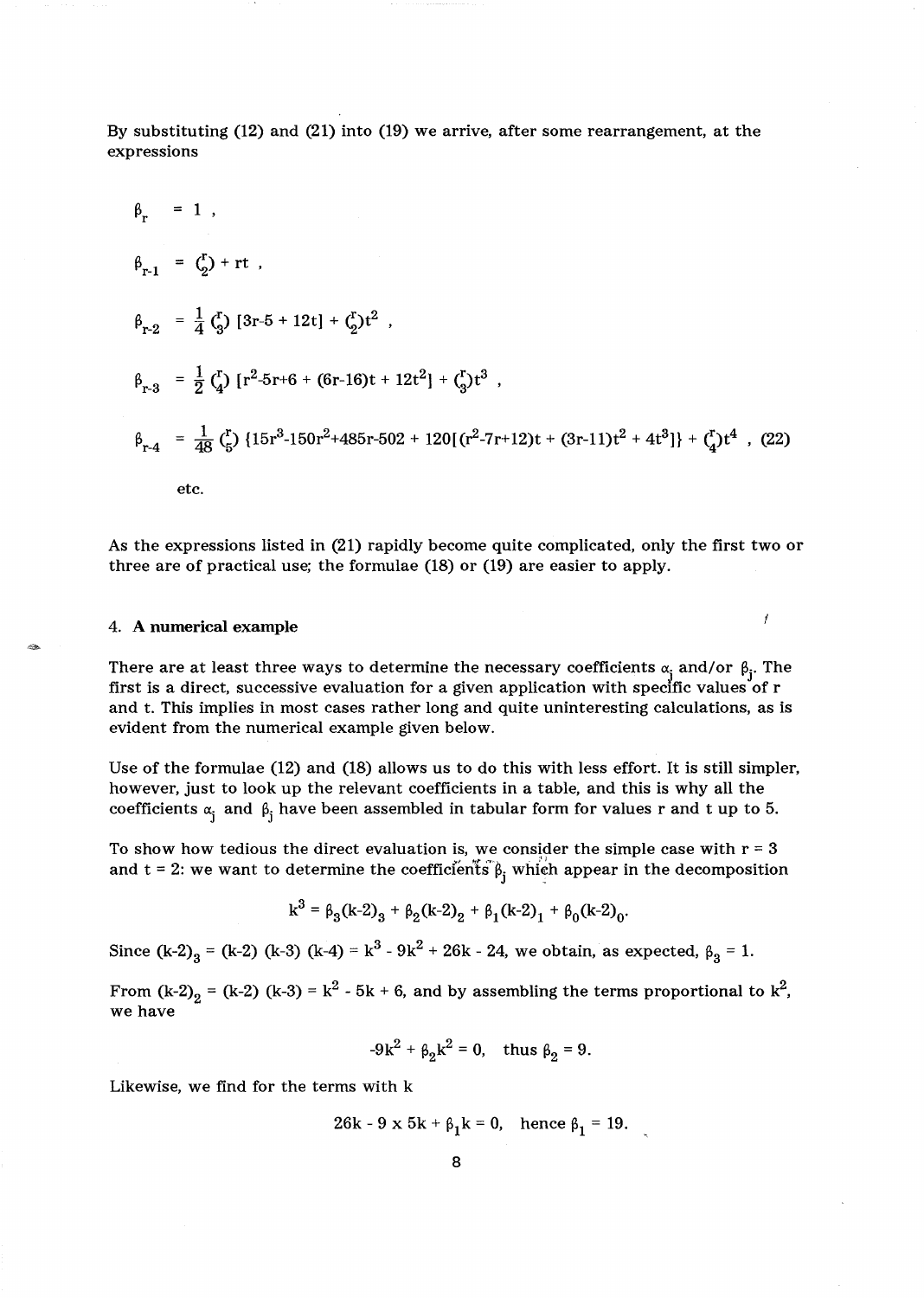Finally, since  $(k-2)_0 = 1$ , we obtain for the constant terms the condition

$$
-24 + 9 \times 6 - 19 \times 2 + \beta_0 1 = 0
$$
, thus  $\beta_0 = 8$ .

With the tables available in the next section, all the values for  $\beta$ <sub>j</sub>(3,2) can be obtained by a glance at the appropriate line. It is obvious that for  $r > 3$  the chain of conclusions illustrated by the above example would not only become longer, but also more prone to error. It is the purpose of this report to show how this danger can be avoided.

#### 5. Tabulation of the coefficients

In order to make the decomposition of the powers  $k^r$  to one of the shifted forms as easy as possible, that is, to allow

$$
k^{r} = \sum_{j=0}^{r} \alpha_{j}(r, t) (k-t)^{j}
$$
  
or 
$$
k^{r} = \sum_{j=0}^{r} \beta_{j}(r, t) (k-t)_{j}
$$
 (23)

to be expressed in terms of the coefficients  $\alpha_i(r, t)$  and  $\beta_i(r, t)$ , values for the coefficients are listed below in tabular form for integer values of  $r$  and  $t$  not exceeding 5.

The tabulation shows that the coefficients can be foreseen easily only for  $t = 1$ , when

$$
\alpha_j(r,1) = {r \choose j}
$$
  
and 
$$
\beta_j(r,1) = S(r+1,j+1) .
$$
 (24)

Obviously, and for any value of t, we also have

- for 
$$
j = 0
$$
:  $\alpha_0(r, t) = \beta_0(r, t) = t^r$ ,  
- for  $j = r$ :  $\alpha_r(r, t) = \beta_r(r, t)^{\frac{1}{2}} = 1$ . (25)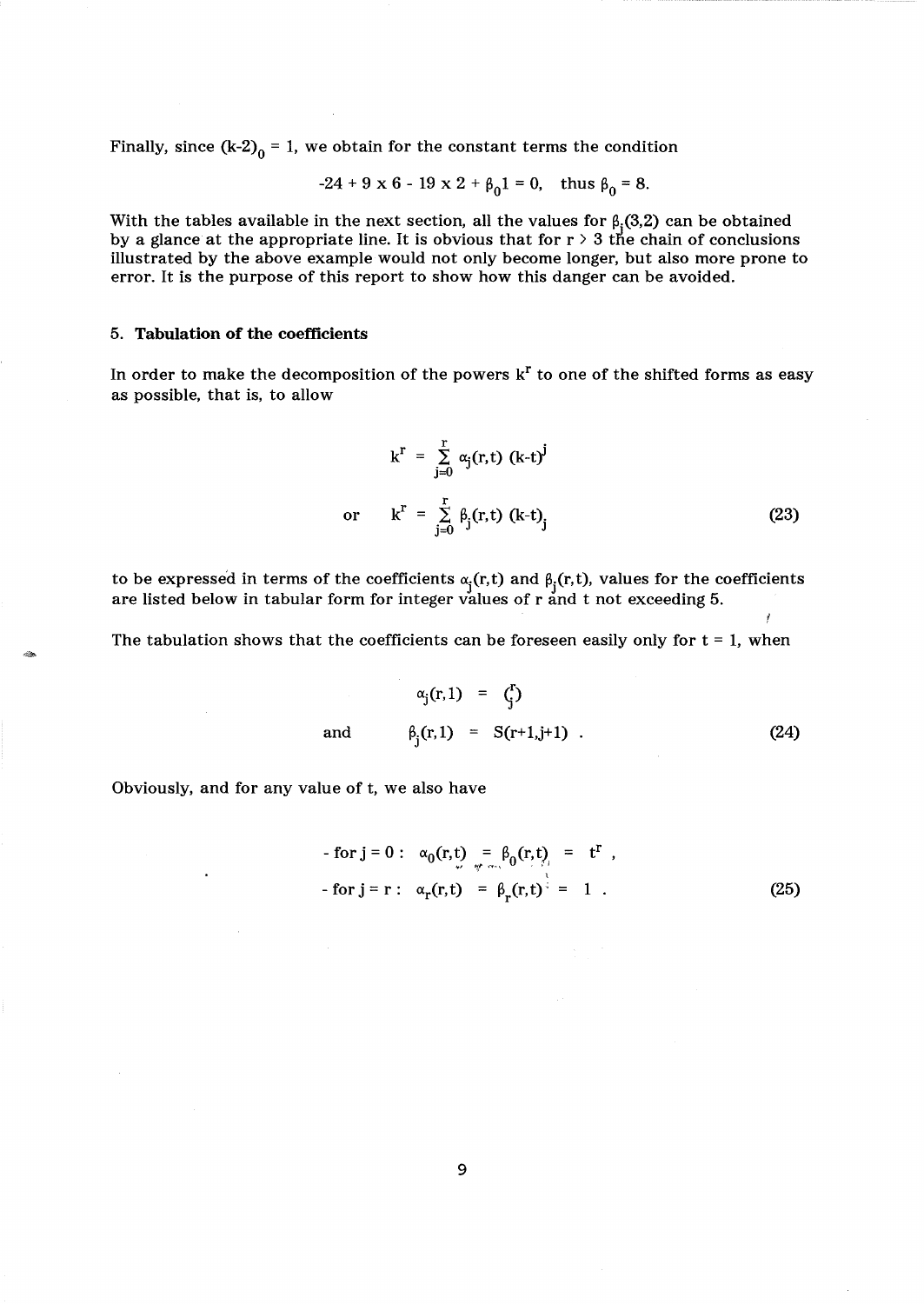# a) The coefficients  $\alpha_j(r,t)$

- for  $t = 1$ :

|                | $j=0$<br><b>COLLA</b> |    | $\overline{2}$ | റ  |   | 5 |
|----------------|-----------------------|----|----------------|----|---|---|
| $r=$<br>ົ<br>∼ |                       | 61 |                |    |   |   |
| 3              |                       | 2  |                |    |   |   |
| બ              |                       |    | 6              |    |   |   |
| 5              |                       | b  |                | 10 | อ |   |

- for  $t = 2$ :

|                | $j=0$          |    | $\overline{2}$ | 3      |    | Ð |
|----------------|----------------|----|----------------|--------|----|---|
| $r=1$          | $\overline{2}$ |    |                |        |    |   |
| $\overline{2}$ | 4              |    |                |        |    |   |
| 3              | 8              | 12 | 6              |        |    |   |
| 4              | 16             | 32 | 24             | o<br>о |    |   |
| $\overline{5}$ | 32             | 80 | 80             | 40     | 10 |   |

- for  $t = 3$ :

 $\mathcal{L}_R$ 

|                  | $j=0$ |     | ິ              | റ        |    | Ð |
|------------------|-------|-----|----------------|----------|----|---|
| $r=1$            | റ     |     |                |          |    |   |
| $\boldsymbol{2}$ | 9     | 6   |                |          |    |   |
| $\boldsymbol{3}$ | 27    | 27  |                |          |    |   |
| 4                | 81    | 108 | कर एक लग<br>54 | $12^{-}$ |    |   |
| $\overline{5}$   | 243   | 405 | 270            | 90       | 15 |   |

- for  $t = 4$ :

|                  | $j=0$   |       | $\overline{2}$ | 3   | 4  | 5 |
|------------------|---------|-------|----------------|-----|----|---|
| $r=1$            | 4       |       |                |     |    |   |
| $\boldsymbol{2}$ | 16      | 8     |                |     |    |   |
| 3                | 64      | 48    | 12             |     |    |   |
| 4                | 256     | 256   | 96             | 16  |    |   |
| 5                | 1 0 2 4 | 1 280 | 640            | 160 | 20 |   |

 $\bar{\bar{z}}$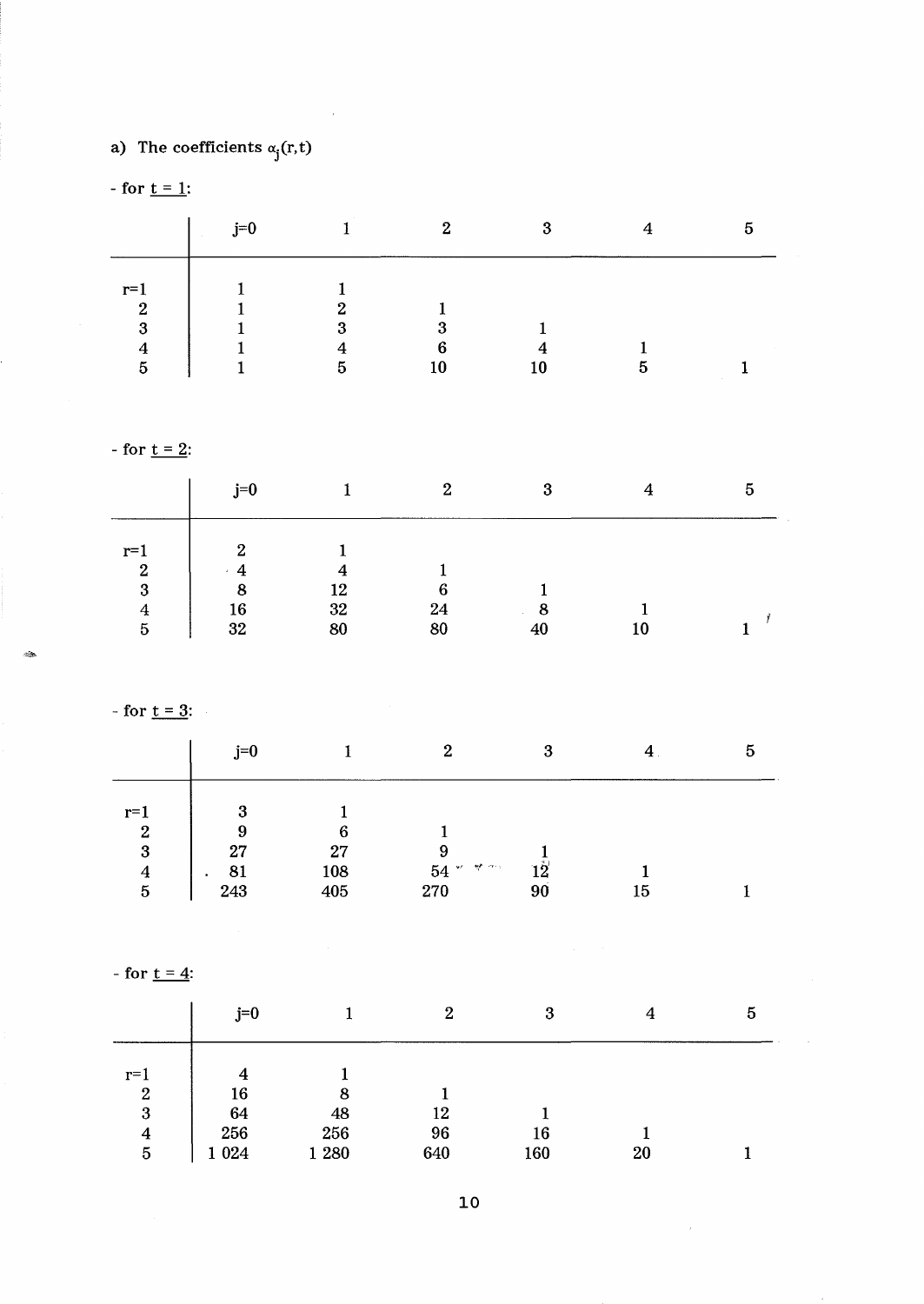- for  $t = 5$ :

|                                    | $j=0$            |                | 2            | 3         |    | 5 |
|------------------------------------|------------------|----------------|--------------|-----------|----|---|
| $r=1$                              | $\overline{5}$   |                |              |           |    |   |
| $\overline{2}$<br>3                | <b>25</b><br>125 | 10<br>75       | 15           |           |    |   |
| $\boldsymbol{4}$<br>$\overline{5}$ | 625<br>3 1 2 5   | 500<br>3 1 2 5 | 150<br>1 250 | 20<br>250 | 25 |   |

b) The coefficients  $\beta_j(r,t)$ 

- for  $t = 1$ :

|                  | $j=0$ |    | $\mathbf{2}$ | ຊ<br>ю |    | 5 |
|------------------|-------|----|--------------|--------|----|---|
| $r=$             |       |    |              |        |    |   |
| $\boldsymbol{2}$ |       | 3  |              |        |    |   |
| 3                |       | ~  | 6            |        |    |   |
| 4                |       | 15 | 25           | 10     |    |   |
| 5                |       | 31 | 90           | 65     | 15 |   |

- for  $t = 2$ :

|                                                                      | j=0                       |                 | ິ                                     |     |         | 5 |
|----------------------------------------------------------------------|---------------------------|-----------------|---------------------------------------|-----|---------|---|
| $r=1$<br>$\boldsymbol{2}$<br>3<br>$\overline{\mathbf{4}}$<br>$\bf 5$ | 2<br>8<br>$\frac{16}{32}$ | 19<br>65<br>211 | ं कर गानुषी लगभग<br>${\bf 55}$<br>285 | 125 | $_{20}$ |   |

- for  $t = 3$ :

 $\label{eq:2.1} \frac{1}{\sqrt{2}}\sum_{i=1}^n\frac{1}{\sqrt{2}}\sum_{i=1}^n\frac{1}{\sqrt{2}}\sum_{i=1}^n\frac{1}{\sqrt{2}}\sum_{i=1}^n\frac{1}{\sqrt{2}}\sum_{i=1}^n\frac{1}{\sqrt{2}}\sum_{i=1}^n\frac{1}{\sqrt{2}}\sum_{i=1}^n\frac{1}{\sqrt{2}}\sum_{i=1}^n\frac{1}{\sqrt{2}}\sum_{i=1}^n\frac{1}{\sqrt{2}}\sum_{i=1}^n\frac{1}{\sqrt{2}}\sum_{i=1}^n\frac$ 

|                           | $j=0$  |     | $\mathbf{2}$ | 3   | 4  | 5 |
|---------------------------|--------|-----|--------------|-----|----|---|
| $r=1$<br>$\boldsymbol{2}$ | 3<br>9 | 7   |              |     |    |   |
| $\boldsymbol{3}$          | 27     | 37  | 12           |     |    |   |
| 4                         | 81     | 175 | 97           | 18  |    |   |
| $\mathbf{5}$              | 243    | 781 | 660          | 205 | 25 |   |